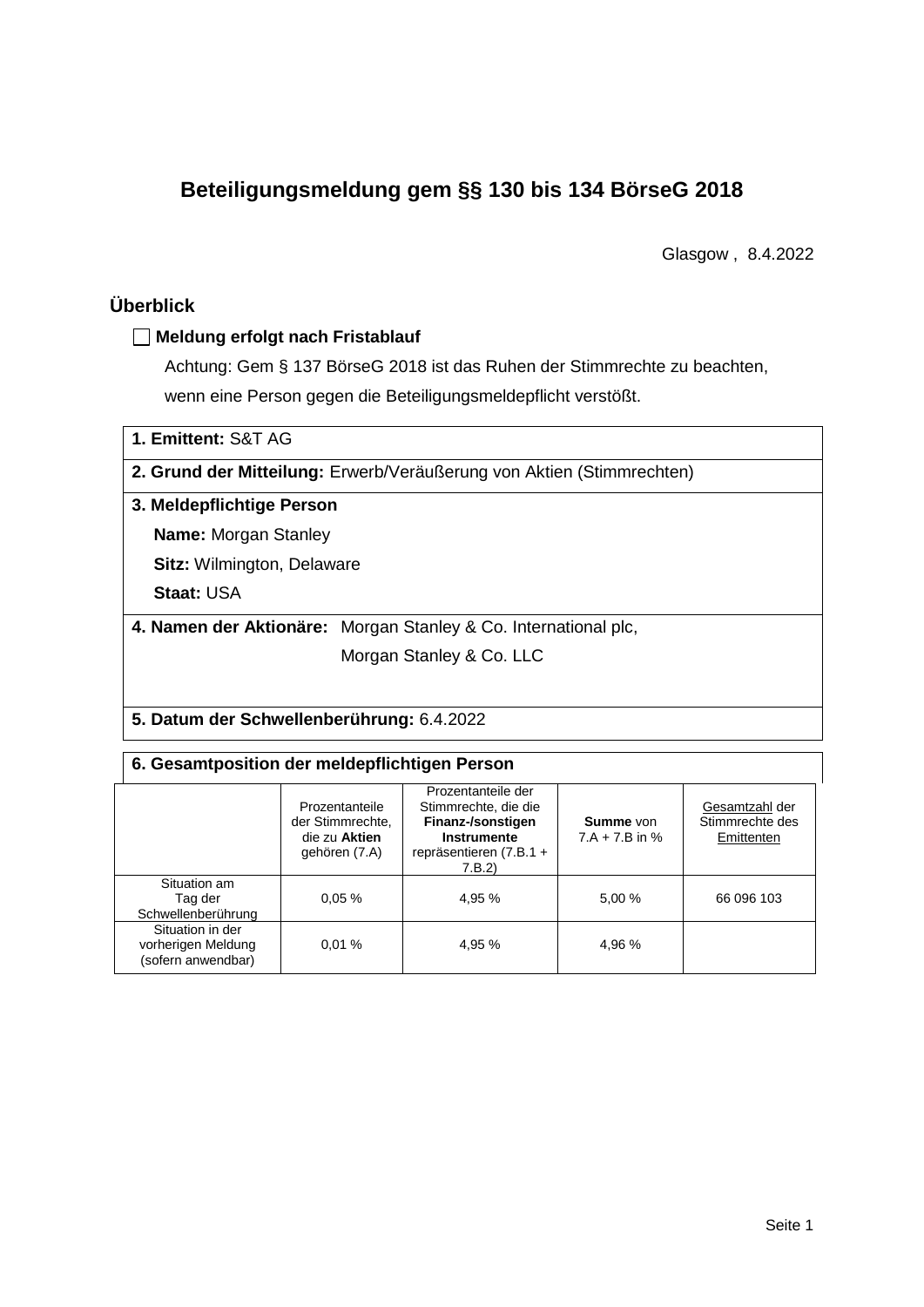## **Details**

## **7. Details über die gehaltenen Instrumente am Tag der Berührung der Schwelle:**

| A: Stimmrechte, die zu Aktien gehören |                                    |                                      |                                           |                                      |  |  |
|---------------------------------------|------------------------------------|--------------------------------------|-------------------------------------------|--------------------------------------|--|--|
|                                       |                                    | Anzahl der Stimmrechte               | Prozentanteil der Stimmrechte             |                                      |  |  |
| <b>ISIN der Aktien</b>                | Direkt<br>$(S$ 130 BörseG<br>2018) | Indirekt<br>$(S$ 133 BörseG<br>2018) | <b>Direkt</b><br>$(S$ 130 BörseG<br>2018) | Indirekt<br>$(S$ 133 BörseG<br>2018) |  |  |
| AT0000A0E9W5                          |                                    | 32 280                               |                                           | 0.05%                                |  |  |
| Subsumme A                            | 32 280                             |                                      |                                           | 0.05%                                |  |  |

| B 1: Finanzinstrumente / sonstige Instrumente gem § 131 Abs 1 Z 1 BörseG 2018                                                                        |             |              |           |       |  |  |
|------------------------------------------------------------------------------------------------------------------------------------------------------|-------------|--------------|-----------|-------|--|--|
| Anzahl der Stimmrechte<br>Prozentanteil der<br>die erworben werden<br>Ausübungsfrist<br>Verfalldatum<br>Art des Instruments<br>Stimmrechte<br>können |             |              |           |       |  |  |
| Right of recall over<br>securities lending<br>agreements                                                                                             | at any time | at any time  | 2 344 586 | 3,55% |  |  |
|                                                                                                                                                      |             | Subsumme B.1 | 2 344 586 | 3.55% |  |  |

| B 2: Finanzinstrumente / sonstige Instrumente gem § 131 Abs 1 Z 2 BörseG 2018 |                                     |                |                                    |                           |                                     |  |
|-------------------------------------------------------------------------------|-------------------------------------|----------------|------------------------------------|---------------------------|-------------------------------------|--|
| Art des<br><b>Instruments</b>                                                 | Verfalldatum                        | Ausübungsfrist | Physisches oder<br>Cash Settlement | Anzahl der<br>Stimmrechte | Prozentanteil<br>der<br>Stimmrechte |  |
| <b>Equity Swap</b>                                                            | From<br>08.12.2022 to<br>28.03.2024 | at any time    | Cash                               | 930 037                   | 1.41%                               |  |
|                                                                               |                                     |                | Subsumme B.2                       | 930 037                   | 1,41 %                              |  |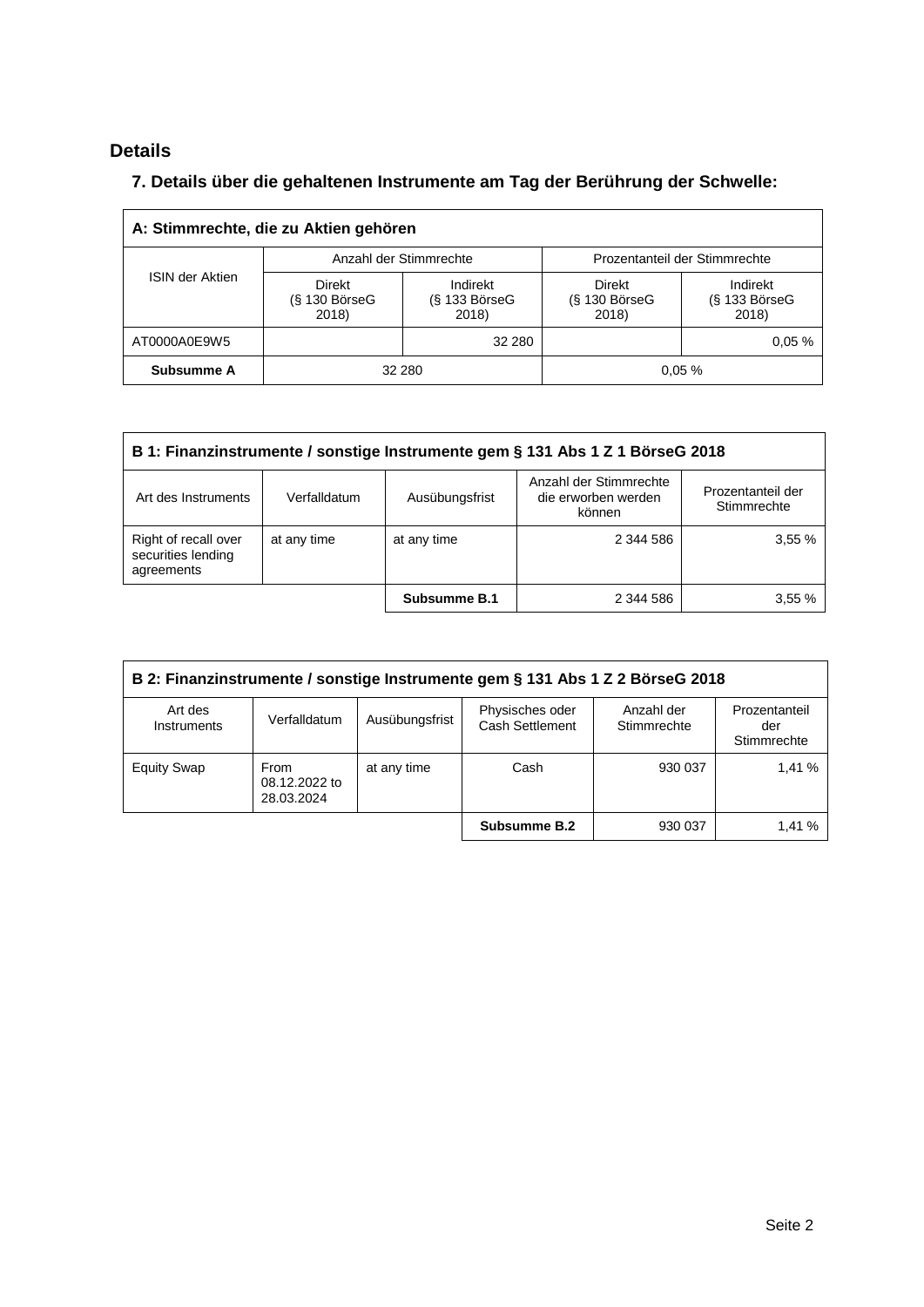## **8. Information in Bezug auf die meldepflichtige Person:**

Die meldepflichtige Person (Punkt 3) wird nicht von einer natürlichen/juristischen Person kontrolliert und kontrolliert auch keine andere Person, die direkt oder indirekt Instrumente am Emittenten hält.

 $\boxtimes$  Volle Kette der kontrollierten Unternehmen, über die die Stimmrechte und/oder Finanz-/sonstigen Instrumente gehalten werden, beginnend mit der obersten kontrollierenden natürlichen oder juristischen Person:

| <b>Ziffer</b>  | <b>Name</b>                                            | Direkt kontrolliert<br>durch Ziffer | Direkt gehaltene<br>Stimmrechte in<br>Aktien (%) | Direkt gehaltene<br>Finanz-<br>/sonstige<br>Instrumente (%) | <b>Total</b> von beiden<br>$(\% )$ |
|----------------|--------------------------------------------------------|-------------------------------------|--------------------------------------------------|-------------------------------------------------------------|------------------------------------|
| 1              | Morgan Stanley                                         |                                     |                                                  |                                                             |                                    |
| $\overline{2}$ | Morgan Stanley<br>Capital<br>Management,<br><b>LLC</b> |                                     |                                                  |                                                             |                                    |
| 3              | Morgan Stanley<br>Domestic<br>Holdings, Inc.           | 2                                   |                                                  |                                                             |                                    |
| 4              | Morgan Stanley<br>& Co. LLC                            | 3                                   | 0,01%                                            | 1,87 %                                                      | 1,88 %                             |
| 5              | Morgan Stanley<br>International<br>Holdings Inc.       | 1                                   |                                                  |                                                             |                                    |
| 6              | Morgan Stanley<br>International<br>Limited             | 5                                   |                                                  |                                                             |                                    |
| $\overline{7}$ | Morgan Stanley<br>Investments<br>(UK)                  | 6                                   |                                                  |                                                             |                                    |
| 8              | Morgan Stanley<br>& Co.<br>International plc           | 7                                   | 0,04%                                            | 3,09%                                                       | 3,13%                              |
|                |                                                        |                                     |                                                  |                                                             |                                    |

### **9. Im Falle von Stimmrechtsvollmacht**

Datum der Hauptversammlung: -

Stimmrechtsanteil nach der Hauptversammlung: - entspricht - Stimmrechten

### **10. Sonstige Kommentare:**

-

Glasgow am 8.4.2022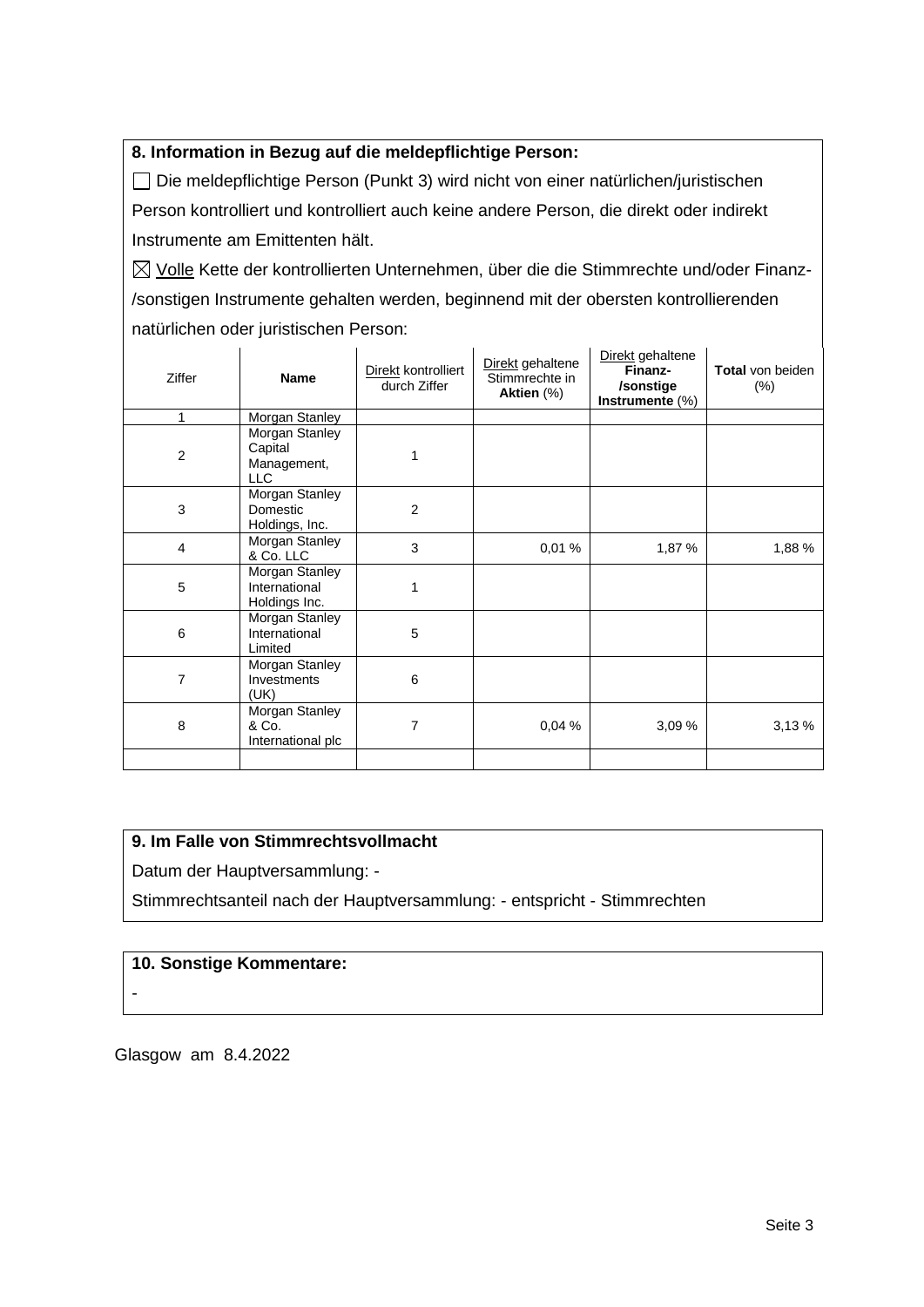# **Major holdings notification pursuant to Sec. 130 to 134 BörseG 2018**

Glasgow , 8.4.2022

## **Overview**

### **Notification made after deadline**

Caution: In case of violations of major holdings notification rules, please pay attention to Section 137 BörseG 2018 (Suspension of voting rights)

|  |  | 1. Issuer: S&T AG |  |  |
|--|--|-------------------|--|--|
|--|--|-------------------|--|--|

**2. Reason for the notification:** Acquisition or disposal of voting rights

### **3. Person subject to notification obligation**

**Name:** Morgan Stanley

**City:** Wilmington, Delaware

**Country:** USA

**4. Name of shareholder(s):** Morgan Stanley & Co. International plc,

Morgan Stanley & Co. LLC

### **5. Date on which the threshold was crossed or reached:** 6.4.2022

#### **6. Total positions**

|                                                                                | % of voting rights<br>attached to<br>shares $(7.A)$ | % of voting rights<br>through<br>financial/other<br>instruments $(7.B.1 +$<br>7.B.2) | <b>Total</b> of both in %<br>$(7.A + 7.B)$ | Total number of<br>voting rights of<br>issuer |
|--------------------------------------------------------------------------------|-----------------------------------------------------|--------------------------------------------------------------------------------------|--------------------------------------------|-----------------------------------------------|
| Resulting situation on the<br>date on which threshold<br>was crossed / reached | 0.05%                                               | 4.95 %                                                                               | 5.00 %                                     | 66 096 103                                    |
| Position of previous<br>notification (if applicable)                           | 0.01%                                               | 4.95 %                                                                               | 4.96 %                                     |                                               |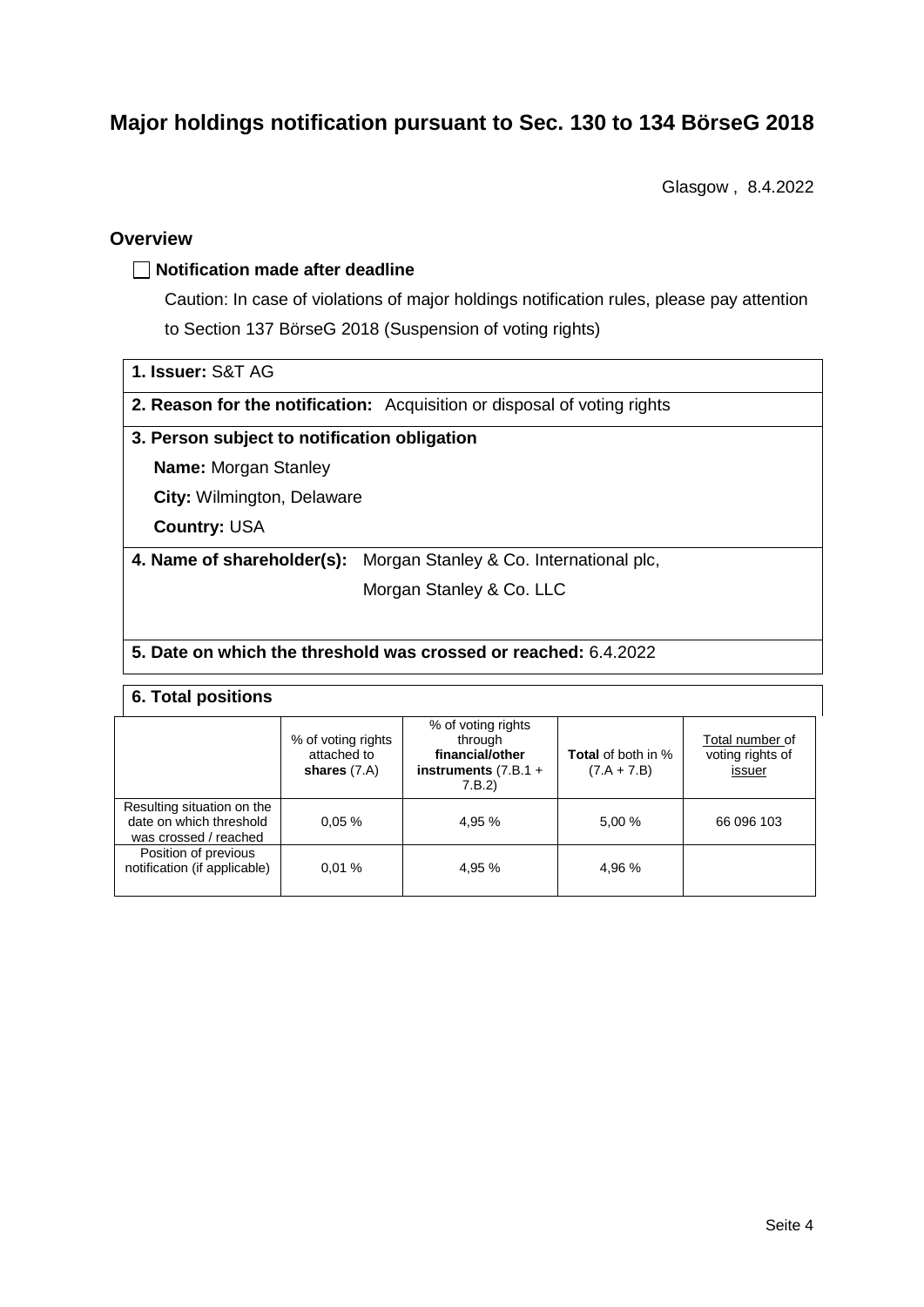## **Details**

## **7. Notified details of the resulting situation:**

| A: Voting rights attached to shares |                                    |                                      |                                    |                                      |  |  |
|-------------------------------------|------------------------------------|--------------------------------------|------------------------------------|--------------------------------------|--|--|
|                                     |                                    | Number of voting rights              | % of voting rights                 |                                      |  |  |
| <b>ISIN Code</b>                    | Direct<br>(Sec 130 BörseG<br>2018) | Indirect<br>(Sec 133 BörseG<br>2018) | Direct<br>(Sec 130 BörseG<br>2018) | Indirect<br>(Sec 133 BörseG<br>2018) |  |  |
| AT0000A0E9W5                        |                                    | 32 280                               |                                    | 0.05%                                |  |  |
| <b>SUBTOTAL A</b>                   | 32 280                             |                                      |                                    | 0.05%                                |  |  |

| B 1: Financial / Other Instruments pursuant to Sec. 131 para. 1 No. 1 BörseG 2018 |                        |                     |                                                                                      |                    |  |  |
|-----------------------------------------------------------------------------------|------------------------|---------------------|--------------------------------------------------------------------------------------|--------------------|--|--|
| Type of instrument                                                                | <b>Expiration Date</b> | Exercise Period     | Number of voting<br>rights that may be<br>acquired if the<br>instrument is exercised | % of voting rights |  |  |
| Right of recall over<br>securities lending<br>agreements                          | at any time            | at any time         | 2 344 586                                                                            | 3,55%              |  |  |
|                                                                                   |                        | <b>SUBTOTAL B.1</b> | 2 344 586                                                                            | 3,55%              |  |  |

| B 2: Financial / Other Instruments pursuant to Sec. 131 para. 1 No. 2 BörseG 2018 |                                            |                    |                               |                            |                       |  |
|-----------------------------------------------------------------------------------|--------------------------------------------|--------------------|-------------------------------|----------------------------|-----------------------|--|
| Type of instrument                                                                | Expiration<br>Date                         | Exercise<br>Period | Physical /<br>Cash Settlement | Number of<br>voting rights | % of voting<br>rights |  |
| <b>Equity Swap</b>                                                                | <b>From</b><br>08.12.2022 to<br>28.03.2024 | at any time        | Cash                          | 930 037                    | 1.41%                 |  |
|                                                                                   |                                            |                    | <b>SUBTOTAL B.2</b>           | 930 037                    | 1.41%                 |  |